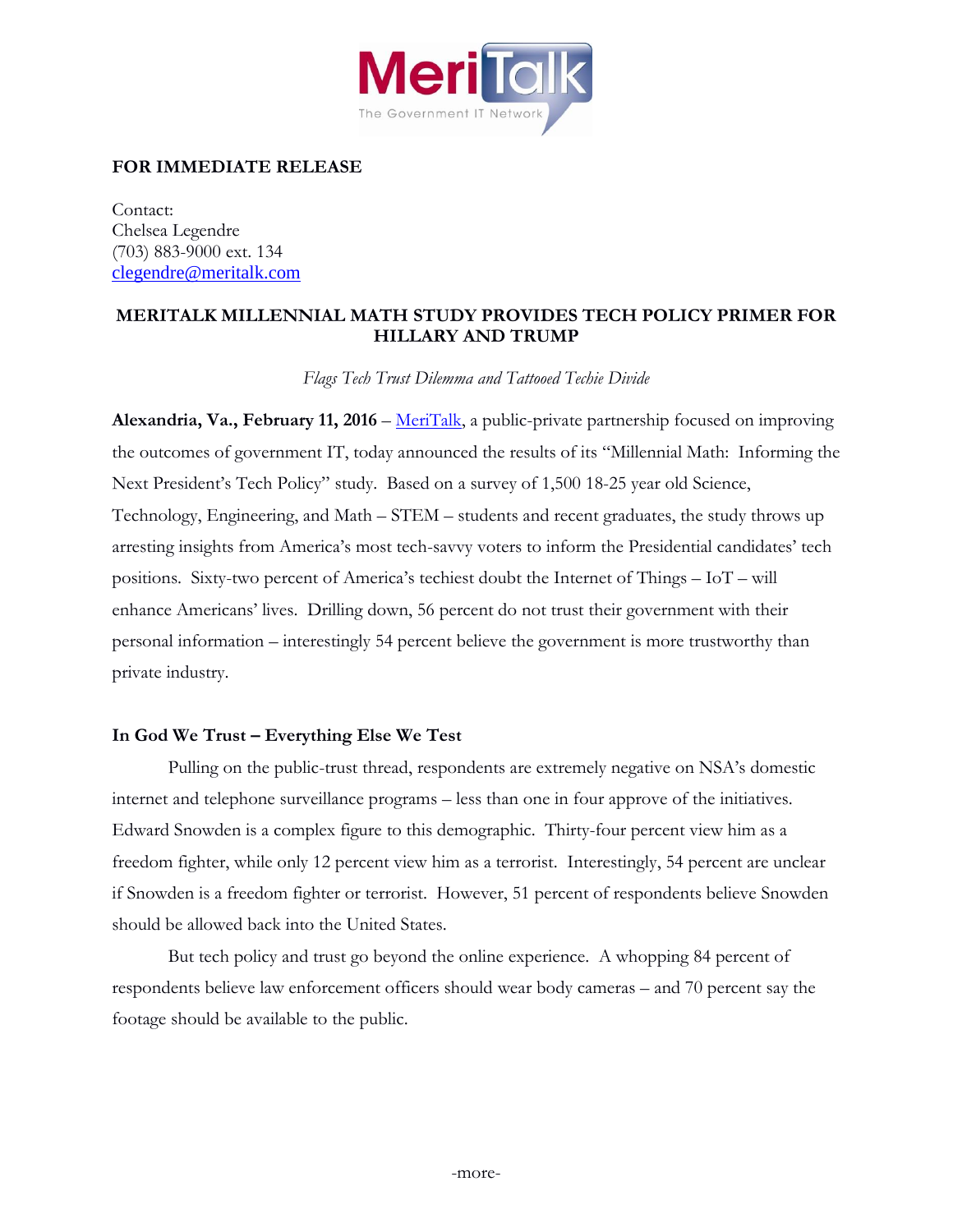### **App Anxiety?**

Eighty percent of respondents express significant anxiety on how websites and applications collect their personal information. Despite these concerns, and the fact that this is America's most tech-savvy group, less than half read the terms of use for website and apps they utilize.

#### **Federal Deficit?**

The data reveals a troubling paradox. At a time when the government is falling down hard on IT performance – see healthcare.gov and the OPM cyber security breach – and the aging Federal IT workforce is poised to retire, it is alarming to see that 70 percent of new STEM talent has no interest in pursuing an IT career in the Federal government. Revealingly, 73 percent of respondents interested in working in Federal IT say it is time for Uncle Sam to replace his IT systems.

#### **Men Are From Mars?**

Sex matters. Men are almost 10 percent more likely than women to believe IoT will enhance people's lives and 42 percent of men believe the government should regulate IoT, compared to 37 percent of women. Additionally, males are 15 percent more likely to view Snowden as a freedom fighter – and 60 percent believe he should be let back into the U.S. Whereas only 46 percent of women believe Snowden should be allowed back to America. Women are troubled by a lack of STEM role models for younger students – only 28 percent believe there are enough, compared to 43 percent of men. When asked if they would be interested in pursuing an IT career in the Federal government only 24 percent of women said yes, compared to 40 percent of men.

### **Tattoo Trends?**

Tech smarties like ink. Twenty-three percent of the sample report they have tattoos – that compared to [14 percent of all Americans.](http://www.statisticbrain.com/tattoo-statistics/) However, techies trail the average 18-25 demographic – 36 percent of young adults have made commitments in permanent ink. Interestingly, there is a link between ink and what you think. Only 38 percent of respondents with a tattoo trust the government with their personal information, compared to 46 percent of respondents without ink. When asked if they are in favor of NSA's Internet and telephone surveillance programs, tattooed techies feel similarly to those without tattoos – 26 percent compared to 23 percent.